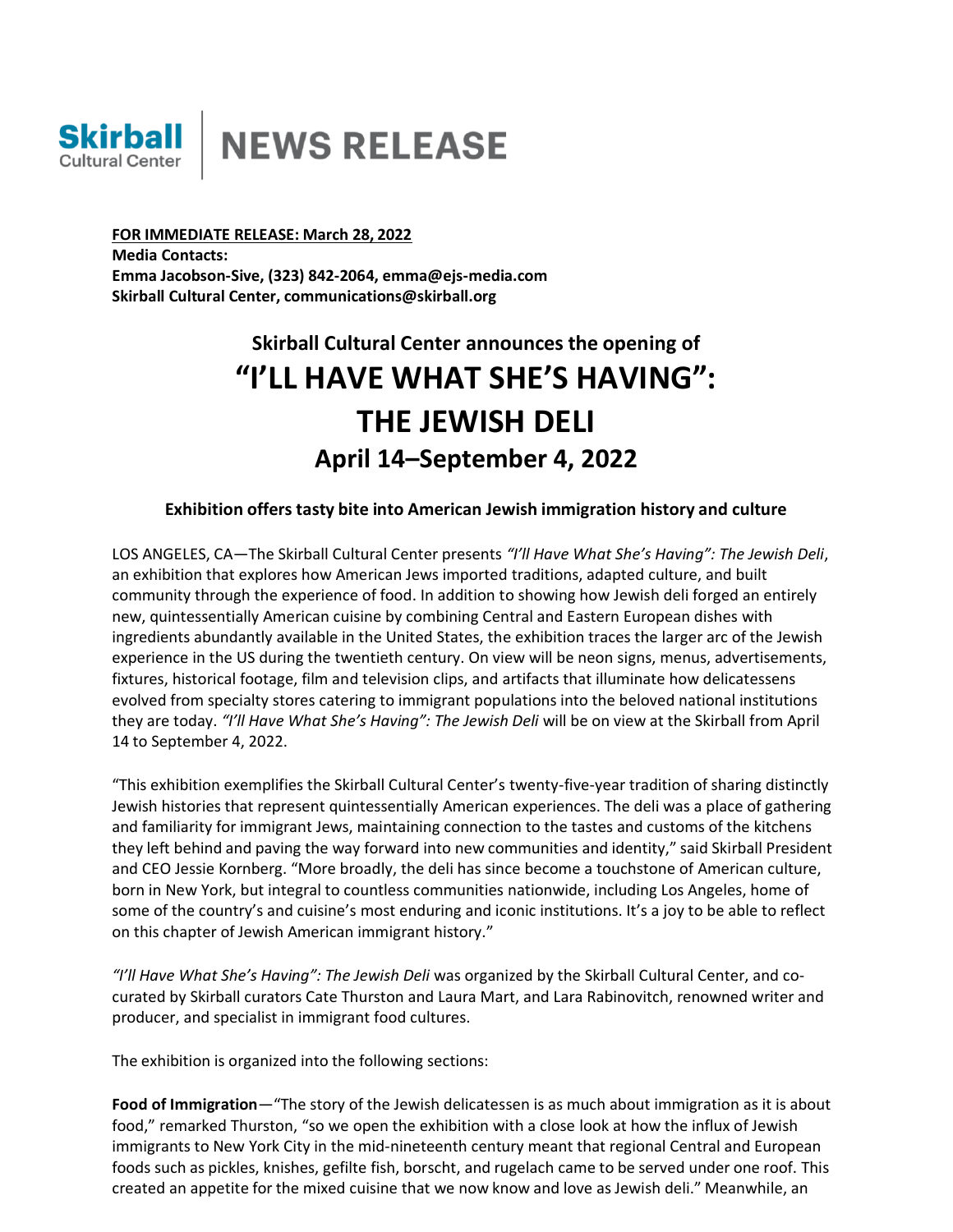increase in America's beef consumption was a modern dietary development that opened up market opportunities for Jewish entrepreneurs. On view in this first section are artifacts from the Skirball Museum collection, such as candlesticks, knives, suitcases, passports, and textiles that were brought by Jews at the turn of the twentieth century with their hopes, dreams, and foodways.

**The Food**—From sky-high sandwiches to hot matzo ball soup to rich chopped liver on rye, Jewish deli is a fusion cuisine. In this section, a colorful display of food imagery, props, and helpful definitions of terms will give visitors clarity on what makes a bagel a bagel, why herring was a mainstay of the Eastern European Jewish diet, and what distinguishes pastrami from corned beef, among many fun food facts. Visitors will enjoy the section's glossary of "Yiddishisms"— from chutzpah to nosh to verklempt—in honor of Yiddish, the mother tongue of newcomers from Central and Eastern Europe that subsequently emerged as the language of deli.

**Mid-Century Heyday**—This section focuses on the mid-twentieth century, a period of unparalleled growth for the American Jewish community and, by extension, its delis. Although New York remained the epicenter of Jewish deli culture, a plethora of delis opened around the country. It was during this heyday that Jewish food classics entered the mainstream, delis began to attract a wider clientele, and deli menus began to include local favorites, such as cinnamon rolls and rice and beans. On view in this section are mid-century menus from the landmark Carnegie Delicatessen and Lindy's Restaurant in New York's Theater District—which speak to deli's role as a hub for Broadway types and theater patrons and mid-century matchbooks from LA's now-closed Junior's Restaurant in Westwood and Solley's Restaurant and Delicatessen in the San Fernando Valley.

**No Substitutions** — This section looks at the people who own and work at delis. Vintage uniforms and implements from classic LA delis Factor's, Canter's, and Nate n' Al's, alongside photographs and video interviews help tell the stories of the people behind the food. Nearby, visitors are invited to tap into their own experiences by writing down their go-to deli food or favorite deli memory and pinning it up on a restaurant-style order line.

**Who's at the Table?**— Although delis have come to symbolize Jewish culture, or a certain characterization of Jewish culture, they never existed in isolation. This section reflects on how immigrant-owned delis and their foods were woven into the urban American landscape. On view are several posters from the famous advertising campaign "You Don't Have to Be Jewish to Love Levy's Real Jewish Rye," which underscore how the deli was embraced by Jews and non-Jews alike, but also reveal how ideas of Jewishness in the United States during the 20th century were rooted in Central and EasternEuropean Ashkenazi Jewish culture, leaving out Jews from other parts of the global Jewish diaspora as well as multiethnic Jews. Visitors can also view snapshots of political candidates from across the aisle stopping at delis on the campaign trail, including Senator Ted Cruz at Shapiro's Delicatessen in Indianapolis and President Barack Obama at LA's Canter's Deli.

**Survivor Communities**—For many of the four hundred thousand Holocaust survivors and refugees who rebuilt their lives in the United States, delis were a lifeline as they acclimated to a new country. Laura Mart explains, "Delicatessens provided a livelihood and a purpose for the immigrants who became owners, waiters, cooks, and customers. One such business was Drexler's Deli in North Hollywood, which was owned and operated by Rena Drexler, a survivor of Auschwitz, and her husband, Harry. For them, the deli was a place to give sustenance and a sense of togetherness to the Orthodox Jewish community that grew up around it. We are honored to display the stunning original neon sign that brightened the entrance to their much-beloved deli."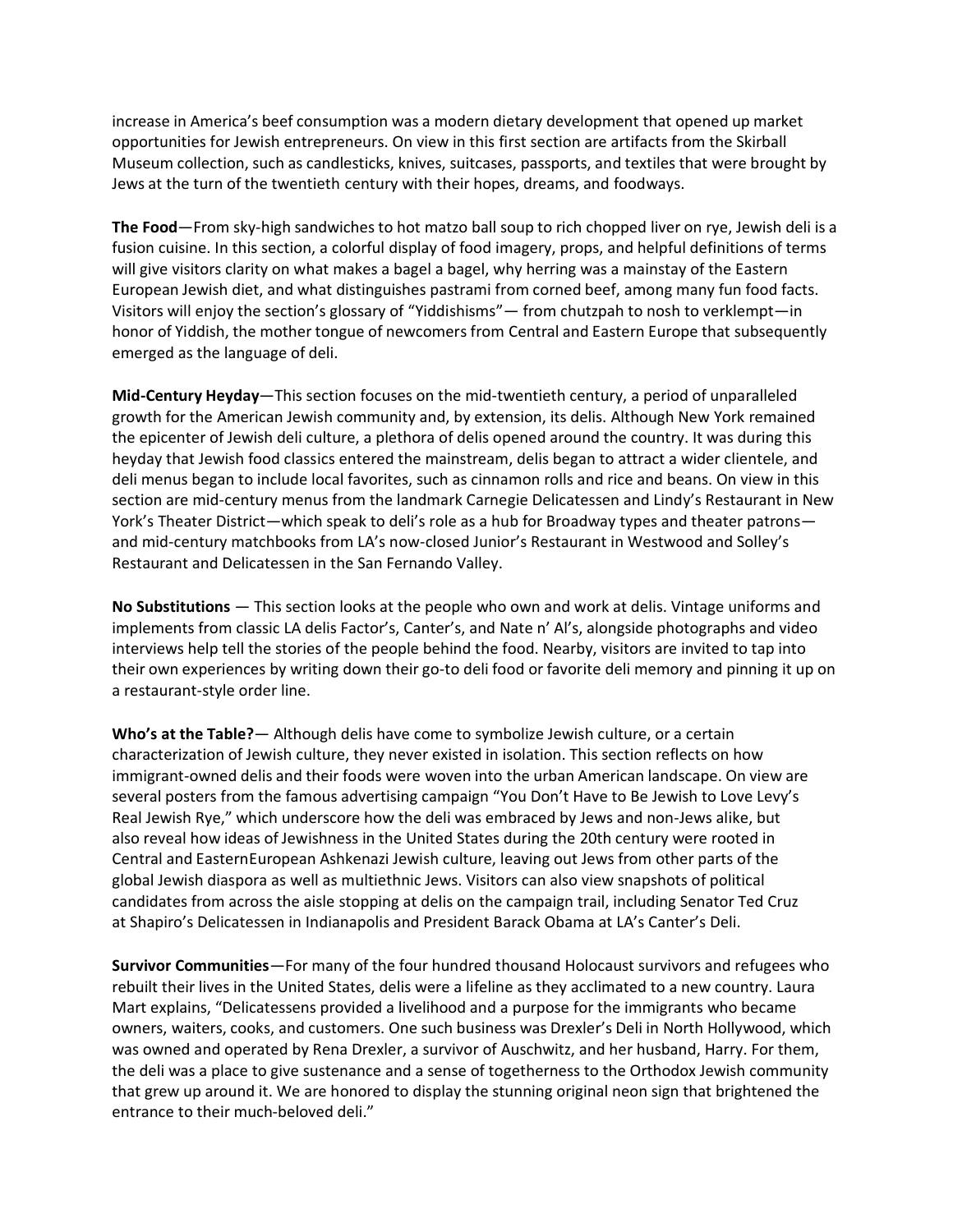**Pop Culture on Rye**— Why has the Jewish deli inspired generations of creatives in the entertainment business? Perhaps this is because of the fascinating characters that inhabit delis, their popularity as latenight nosh spots for showbiz folks, or the fact that delis are the most visibly Jewish secular spaces in the American landscape. This section features artifacts and photographs that explore deli nightlife as well as a viewing station where visitors can savor footage from TV hits such as *Curb Your Enthusiasm, Seinfeld,* and *The Marvelous Mrs. Maisel,* and film classics like *When Harry Met Sally* (1989) and *At War with the Army* (1950).

**Shifting Landscapes**—The final section considers how delis have had to revise their menus, move locations, or close because of health trends, real estate prices, family issues, or business woes. "Memory is a consistent theme in deli, but so is change," explains Lara Rabinovitch. "At the end of the twentieth century, ethnic diversity began to serve as a point of celebration in food and new, artisanal Jewish delis have opened across North America and Europe. Young entrepreneurs are reviving the pre-industrial techniques of their forebears and developing homemade ingredients like schmaltz or new takes on oldschool cuisine." This section contains menus from eateries around the country that reflect the ways delis have changed in recent years, including incorporating influences from Sephardic and Israeli Jewish cuisine, focusing on justice in running their businesses, and adapting to the COVID-19 pandemic.

**Related Programs**—In celebration of *"I'll Have What She's Having": The Jewish Deli,* the Skirball will present a variety of exhibition-related programming, including Late Night! The Jewish Deli, on Friday, May 20, with exclusive after-hours access to the exhibition, deli food trucks, and interactive photo opportunities across the Skirball campus. On Friday, July 15, at 8:30pm, the Skirball will present an outdoor screening of the classic romantic comedy *When Harry Met Sally,* featuring the memorable scene in New York's Katz's Delicatessen that concludes with the hilarious line and exhibition title namesake "I'll have what she's having."

After its debut at the Skirball, *"I'll Have What She's Having": The Jewish Deli* will tour the country. The exhibition will be on view at the New York Historical Society from November 11, 2022 through April 2, 2023, then to the Holocaust Museum, Houston, Texas, from May 4 through August 13, 2023, and the Illinois Holocaust Museum & Education Center in Skokie, Illinois, from October 22, 2023 through April 14, 2024.

###

**The exhibition and its related educational programs at the Skirball Cultural Center are made possible by generous support from the following donors:**

Barbara Timmer and Catherine Benkaim Bloomberg Philanthropies Terri and David Bloomgarden Stephanie and Harold Bronson David Geffen Foundation Hillside Memorial Park and Mortuary The Keston Family in Memory of Michael Keston Alicia Miñana and Rob Lovelace The Nathanson Family in Memory of Evelyn and Nathan Nathanson Gloria and Richard Pink Rosenthal Family Foundation Skirball Cultural Center Volunteer Service Council in Honor of Frances Fisher U.S. Bank Western Bagel Baking Corporation

Maurice Amado Foundation